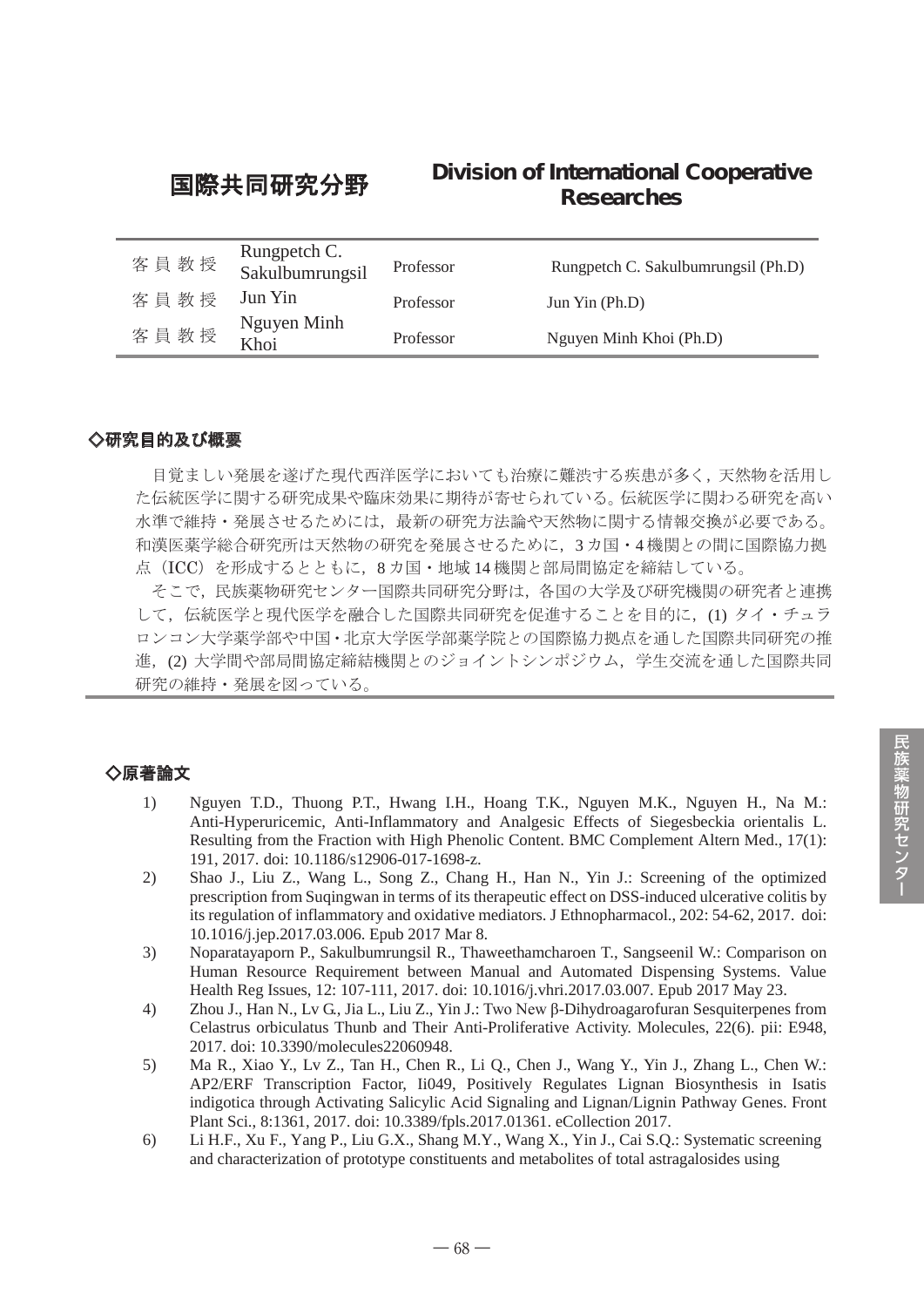HPLC-ESI-IT-TOF-MSn after oral administration to rats. J Pharm Biomed Anal., 142:102-112, 2017. doi: 10.1016/j.jpba.2017.05.009. Epub 2017 May 5.

- 7) Zhai J., Zhang F., Gao S., Chen L., Feng G., Yin J., Chen W.: Time- and NADPH-Dependent Inhibition on CYP3A by Gomisin A and the Pharmacokinetic Interactions between Gomisin A and Cyclophosphamide in Rats. Molecules, 22(8). pii: E1298, 2017. doi: 10.3390/molecules22081298.
- 8) Chang H., Wang Y., Gao X., Song Z., Awale S., Han N., Liu Z., Yin J., Chen W.S.: Lignans from the root of Wikstroemia indica and their cytotoxic activity against PANC-1 human pancreatic cancer cells. Fitoterapia, 121:31-37, 2017.
- 9) Tangcharoensathien V., Sommanustweechai A., Chanthong B., Sumpradit N., Sakulbumrungsil R., Jaroenpoj S., Sermsinsiri V.; Thai SAC Working Group.: Surveillance of antimicrobial consumption: methodological review for systems development in Thailand. J Glob Health, 7(1):010307, 2017. doi:10.7189/jogh.07.010307.
- 10) Zheng X., Zheng W., Zhou J., Gao X., Liu Z., Han N., Yin J.: Study on the discrimination between Corydalis Rhizoma and its adulterants based on HPLC-DAD-Q-TOF-MS associated with chemometric analysis. J Chromatogr B Analyt Technol Biomed Life Sci., pii: S1570-0232(17)30933-9, 2017. doi:10.1016/j.jchromb.2017.10.028.
- 11) Zhai J., Zhang F., Gao S., Chen L., Feng G., Yin J., Chen W.: Schisandra chinensis extract decreases chloroacetaldehyde production in rats and attenuates cyclophosphamide toxicity in liver, kidney and brain. J Ethnopharmacol., 210:223-231. 2018. doi: 10.1016/j.jep.2017.08.020.
- 12) Ha D.T., Long P.T., Hien T.T., Tuan D.T., An N.T.T., Khoi N.M., Van Oanh H., Hung T.M.: Anti-inflammatory effect of oligostilbenoids from Vitis heyneana in LPS-stimulated RAW 264.7 macrophages via suppressing the NF-κB activation. Chem Cent J., 12(1):14, 2018.doi: 10.1186/s13065-018-0386-5.
- 13) Chang S., Yang Z., Han N., Liu Z., Yin J.: The antithrombotic, anticoagulant activity and toxicity research of ambinine, an alkaloid from the tuber of Corydalis ambigua var. amurensis. Regul Toxicol Pharmacol., pii: S0273-2300(18)30067-9, 2018. doi: 10.1016/j.yrtph.2018.03.004.
- 14) Ngoc T.M., Phuong N.T.T., Khoi N.M., Park S., Kwak H.J., Nhiem N.X., Trang B.T.T., Tai B.H., Song J.H., Ko H.J., Kim S.H. :A new naphthoquinone analogue and antiviral constituents from the root of Rhinacanthus nasutus. Nat Prod Res., 2018 Mar 21:1-7. doi:10.1080/14786419.2018.1452004.

## ◇活動事業実績

## 国際協力拠点協定(ICC)

### 中国)

### 北京大学薬学院との共同研究拠点事業

和漢医薬学総合研究所は北京大学医学部と 2005 年に「薬用資源研究における国際協力拠点設置に関 する協定」を結び、双方に International Cooperative Center Office (ICCO) を設けた。その後 2010 年及 び 2015 年 2 月に再締結し,ICCO を拠点として学術交流を行っている。以下に 2017 年度の活動実績を 列記する。

#### 1) 学術交流

・2017 年 11 月 10 日:文部科学省平成 29 年度科学技術人材育成費補助事業「ダイバーシティ研究環境 実現イニシアティブ(特色型)」による富山大学「女性研究者による国際シンポジウム企画・開催助成 金」により「伝統薬物の科学研究国際シンポジウム」を開催し,北京大学薬学院から蔡少青教授及び若 手研究者の王超群氏を招聘して講演いただき,双方の学術交流を図った。

・2018 年 3 月 5 日:小松かつ子教授(生薬資源科学分野)、森田洋行教授(天然物化学分野)及び早川 芳弘教授(病態生化学分野)が,北京大学薬学院-富山大学和漢医薬学総合研究所ジョイントシンポジ ウムに参加し,講演を行った。また,同薬学院の教授らと今後の学術交流について意見交換を行った。